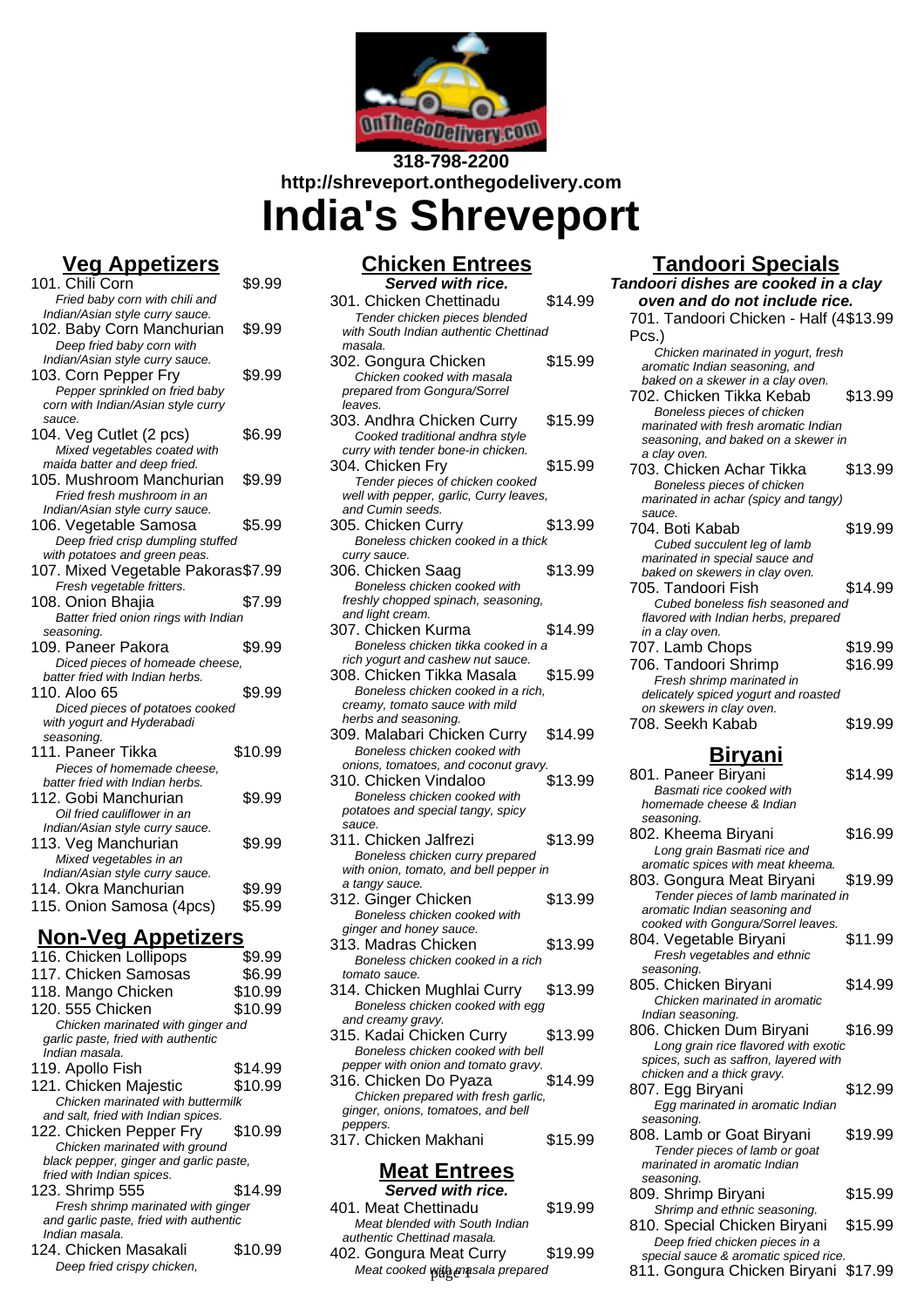marinated with red chiles, garlic ginger paste, lemon & special Indian

spices. 125. Fish 65 \$13.99 Deep fried fish, marinated with red chiles, garlic ginger paste & lemon. 126. Fish Majestic \$13.99 Fish marinated with buttermilk and salt, fried with Indian spices. 127. Chicken Manchurian \$10.99 Fried chicken balls cooked in a spicy sauce batter. 128. Shrimp Pakora \$10.99 Fresh shrimp coated with besan/chickpea & corn flour, deep fried. 129. Chicken Pakora \$9.99 Chicken coated with besan/chickpea & corn flour, deep fried 130. Chicken 65 \$10.99 Deep fried crispy chicken, marinated with red chiles, garlic ginger paste & lemon. 131. Chili Chicken \$10.99 Boneless chicken stir fried with sliced onion, capsicum, and green chiles. 132. Methi Chicken \$10.99

#### **Vegetarian Specialties**

**Served with rice.** 201. Navaratan Kurma \$12.99 A combination of mixed vegetables marinated in yogurt and cooked with cream, seasoning, and various dried fruit. 202. Paneer Tikka Masala \$12.99 Homemade cheese cubes prepared in tandoori sauce and masala gravy. 203. Shahi Paneer \$12.99 Homemade cheese cubes in creamy sauce garnished with nuts and raisins. 204. Paneer Makhani \$12.99 Homemade cheese cooked in tomato and cilantro cream sauce. 205. Saag Paneer \$12.99 Chopped spinach and homemade cheese cubes cooked with aromatic seasoning and cream. 206. Mutter Paneer \$12.99 Cottage cheese cubes cooked with fresh green peas in a light cream sauce with herbs and seasoning. 207. Aloo Mutter \$11.99 Potatoes and fresh green peas cooked with a variety of herbs and seasoning. 208. Aloo Palak \$11.99 Potatoes cooked with fresh spinach and seasoning. 209. Aloo Gobi \$11.99 Cauliflower cooked with potatoes, tomatoes, and Indian sauce. 210. Kadai Paneer \$12.99 Homemade cheese cubes cooked with spicy masala prepared in kadai. 211. Channa Masala \$11.99 Chickpeas cooked with onions, tomatoes, herbs and seasonings. 212. Dal Makhani \$11.99 Black lentils prepared in a cream and tomato sauce. 213. Dal Tarka \$11.99 Yellow lentils prepared and flavored with Indian seasoning. 214. Baingan Bharta \$11.99 Eggplant cooked with onion, tomatoes and Indian seasoning. 215. Malai Kofta \$12.99 Light cheese and vegetable

| from Gongura/Sorrel leaves.<br>403. Meat Fry                       | \$19.99 |
|--------------------------------------------------------------------|---------|
| Tender pieces of meat cooked well                                  |         |
| with pepper, garlic, Curry leaves, and                             |         |
| Cumin seeds.                                                       |         |
| 404. Meat Curry                                                    | \$19.99 |
| Succulent pieces of meat cooked                                    |         |
| in a thick curry sauce with herbs and                              |         |
| seasonings.                                                        |         |
| 405. Meat Saag                                                     | \$19.99 |
| Chunks of meat cooked with fresh<br>spinach and freshly ground     |         |
| seasoning.                                                         |         |
| 406. Meat Makhani                                                  | \$19.99 |
| Tender meat pieces prepared in a                                   |         |
| cream and tomato sauce.                                            |         |
| 407. Meat Kurma                                                    | \$19.99 |
| Tender pieces of meat cooked with                                  |         |
| yogurt and cashew nuts.                                            |         |
| 408. Meat Vindaloo                                                 | \$19.99 |
| Tender pieces of meat cooked in a                                  |         |
| spicy, tangy sauce with potatoes.<br>409. Meat Rogan Josh          | \$19.99 |
| Tender morsels of meat cooked                                      |         |
| with onions, yogurt, and Indian dried                              |         |
| seasoning.                                                         |         |
| 410. Meat Do Pyaza                                                 | \$19.99 |
| Tender morsels of meat prepared                                    |         |
| with fresh garlic, ginger, onions,                                 |         |
| tomatoes, and bell peppers.                                        |         |
| 411. Malabari Meat Curry                                           | \$19.99 |
| Chunks of meat cooked with onion,<br>tomato, and coconut gravy.    |         |
| 412. Meat Masala                                                   | \$19.99 |
| Creamy tomato sauce cooked with                                    |         |
| meat.                                                              |         |
| 413. Lamb Kheema Curry                                             | \$19.99 |
|                                                                    |         |
|                                                                    |         |
| <u>Seafood</u>                                                     |         |
| 501. Fish Vindaloo                                                 | \$14.99 |
| Sliced fish sauteed with potatoes in                               |         |
| a tangy curry sauce.                                               |         |
| 502. Fish Curry                                                    | \$14.99 |
| Sliced fish served with a thick curry                              |         |
| sauce.                                                             |         |
| 503. Malabari Fish Curry                                           | \$14.99 |
| Fish fillets cooked with onion,                                    |         |
| tomato, and coconut gravy, and<br>flavored with special seasoning. |         |
| 504. Shrimp Fry                                                    | \$17.99 |
| Flour coated deep fried shrimp.                                    |         |
| 505. Shrimp Do Pyaza                                               | \$16.99 |
| Shrimp pan-toasted with ginger,                                    |         |
| bell peppers, onions, tomatoes, and                                |         |
| Indian seasoning.                                                  |         |
| 506. Shrimp Saag                                                   | \$16.99 |
| Pieces of shrimp marinated and                                     |         |
| cooked with fresh spinach and<br>spices.                           |         |
| 507. Shrimp Masala                                                 | \$16.99 |
| Pieces of shrimp marinated and                                     |         |
| cooked with a tomato and onion                                     |         |
| sauce.                                                             |         |
| 508. Shrimp Curry                                                  | \$16.99 |
| Shrimp served with a thick curry                                   |         |
| sauce.                                                             |         |
| 509. Shrimp Vindaloo                                               | \$16.99 |
| Shrimp sauteed with hot and spicy<br>curry sauce.                  |         |
| 510. Malabari Shrimp Curry                                         | \$16.99 |
| Shrimp cooked with onion, tomato,                                  |         |
| and coconut gravy, and flavored with                               |         |
| special seasoning.                                                 |         |
|                                                                    |         |
| <b>India's Combo Dinner</b><br>551. India's Tandoori Grill         | \$17.99 |

Six assorted tandoori items served with dal makhani, naan, and raita

552. Veggie Delight (Thali) \$17.99 Serving for one person of dal makhani, saag paneer, aloo curry, samaso, naan, and rice pudding.<br>page 2

Chicken marinated in aromatic Indian seasoning and cooked with Gongura/Sorrel leaves. 812. Mushroom Biryani \$13.99 Basmati rice cooked with mushroom & Indian seasoning. **Breads** 901. Gobi Parota served with  $Re$  00

| Yogurt                                |         |
|---------------------------------------|---------|
| Whole wheat bread, stuffed with       |         |
| mildly spiced cauliflower & cooked on |         |
| a griddle with butter.                |         |
| 902. Chili Garlic Naan                | \$4.99  |
| Chili & garlic flavored bread baked   |         |
| in a clay oven.                       |         |
| 903. Butter Naan                      | \$3.99  |
| Bread baked in clay oven with         |         |
| butter spread.                        |         |
| 904. Garlic Naan                      | \$4.50  |
| Garlic flavored bread in clay oven.   |         |
| 905. Peshawari Naan                   | \$4.99  |
| Assorted dry fruits stuffed bread     |         |
| prepared in clay oven.                |         |
| 906. Kheema Naan                      | \$4.99  |
| Ground lamb meat stuffed in fresh     |         |
| dough and baked in clay oven.         |         |
| 907. Onion Kulcha                     | \$4.99  |
| Finely chopped onion stuffed in       |         |
| fresh dough baked in clay oven.       |         |
| 908. Paneer Kulcha                    |         |
|                                       | \$4.99  |
| Grated homemade cheese with           |         |
| cilantro stuffed bread baked in oven. |         |
| 909. India's Kulcha                   | \$5.50  |
| Finely chopped chicken tikka          |         |
| pieces stuffed in fresh dough baked   |         |
| in clay oven.                         |         |
| 910. Aloo Paratha                     | \$5.50  |
| Whole wheat bread, stuffed with       |         |
| mildly spiced potatoes & cooked on a  |         |
| griddle with butter.                  |         |
| 911. Tandoori Lacha Paratha           | \$4.99  |
| White flour multi-layered bread       |         |
| baked in clay oven.                   |         |
| 912. Tandoori Roti                    | \$4.50  |
| Whole wheat bread baked in clay       |         |
| oven.                                 |         |
| 913. Poori                            | \$4.50  |
| Two deep fried puffed whole wheat     |         |
| bread.                                |         |
|                                       |         |
| 914. India's Assorted Bread           | \$11.99 |
| <b>Basket</b>                         |         |
| Combination of naan, onion kulcha,    |         |
| garlic naan and roti baked in clay    |         |
| oven.                                 |         |
| 915. Malabar Parotta                  | \$4.99  |
|                                       |         |
| <b>Kids Special</b>                   |         |
| 1001. Chicken Nuggets &               |         |
|                                       | \$8.99  |
| <b>French Fries</b>                   |         |
| 1002. Cheese Naan                     | \$5.99  |
| 1003. Veg Quesadilla                  | \$6.99  |
| 1004. Chicken Quesadilla              | \$7.99  |
|                                       |         |
|                                       |         |
| <b>Side Orders</b>                    |         |
| 1101. Mixed Raita                     |         |
| Yogurt with finely chopped            | \$3.50  |
|                                       |         |
| vegetables.                           |         |
|                                       |         |
| 1102. Curd                            | \$3.00  |
| Plain yogurt.                         |         |
| 1103. Plain Rice                      | \$3.00  |
| Lightly seasoned basmati rice.        |         |
| 1104. Chillies/Onions/Lemon           | \$3.00  |
| 1105. French Fries                    | \$4.00  |
|                                       |         |

| າ <i>ເ, naan, and raita</i> |         | Desserts                          |        |
|-----------------------------|---------|-----------------------------------|--------|
| elight (Thali)              | \$17.99 | 1201. Gulaab Jamun                | \$4.50 |
| e person of dal             |         | Deep fried milk dumplings soaked  |        |
| paneer, aloo curry,         |         | in cardamom flavored sweet syrup. |        |
| and rice pudding.<br>page 2 |         | 1202. Kheer (Rice Pudding)        | \$4.50 |
|                             |         |                                   |        |